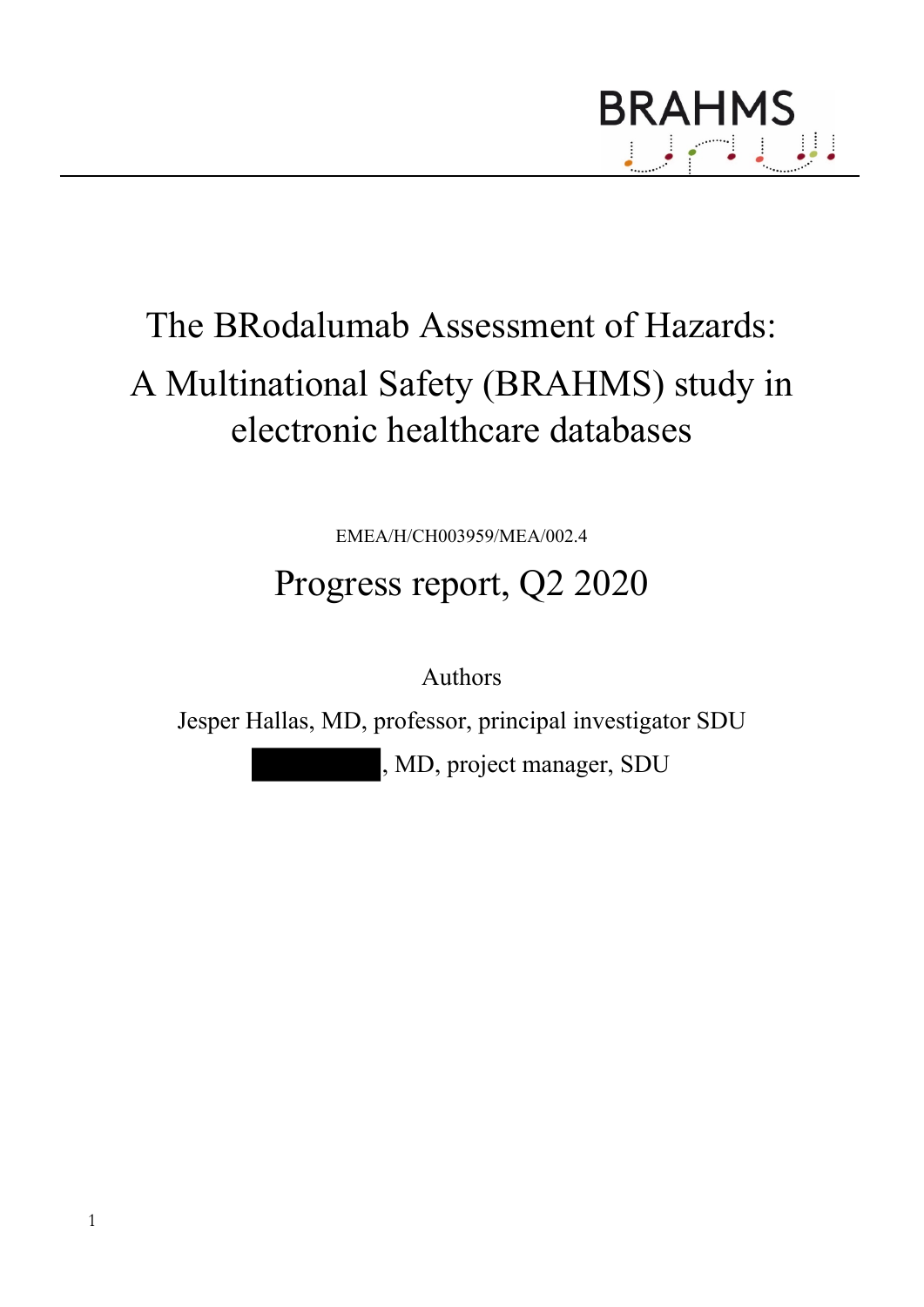

# Table of contents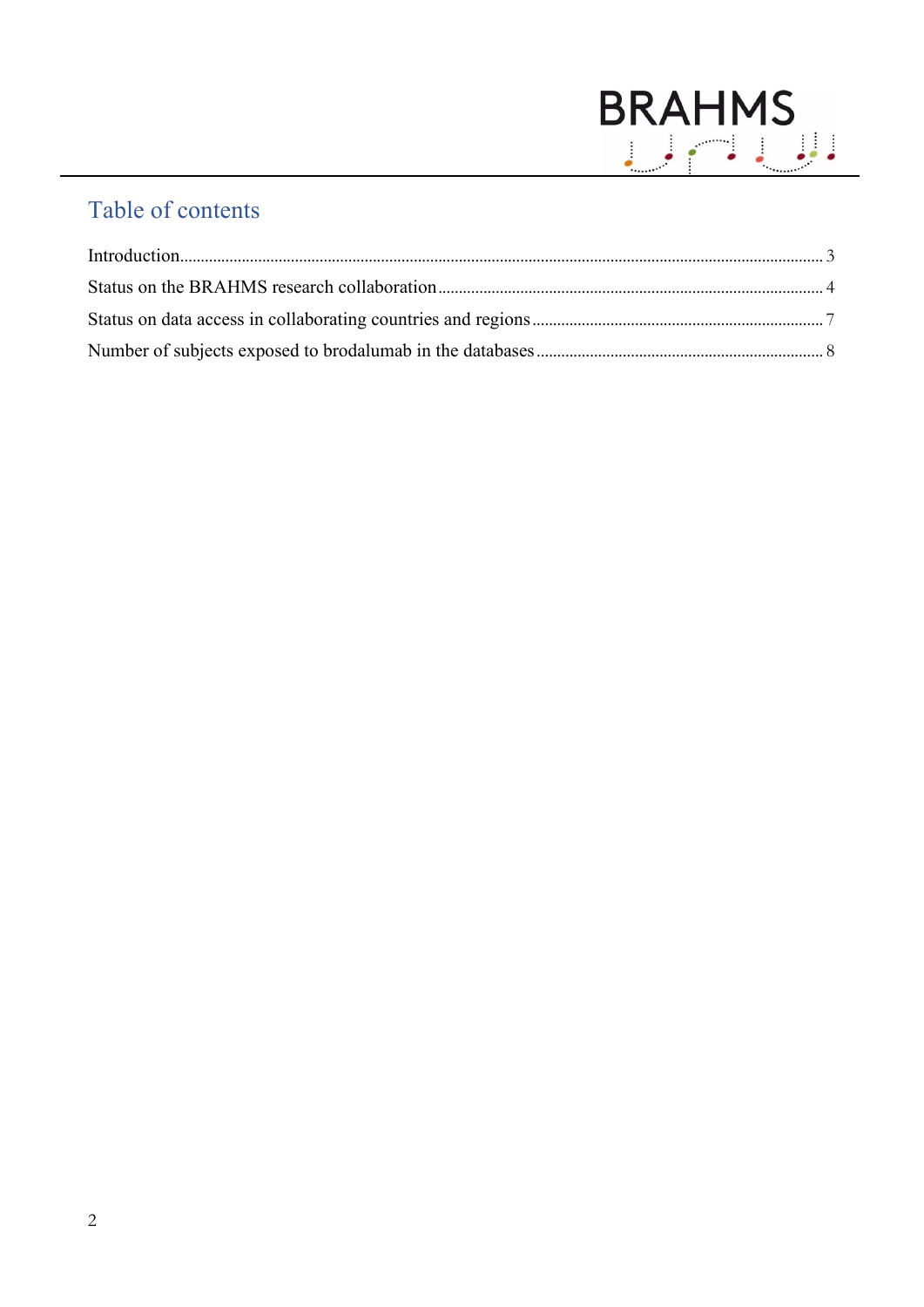# **BRAHMS**

## <span id="page-2-0"></span>Introduction

With reference to the adopted PASS protocol via the Post Authorisation Measure EMEA/H/CH003959/MEA/002 in May 2019

The BRAHMS study is an observational post-authorisation safety study aiming to evaluate potential excess risks associated with the use of brodalumab in the treatment of psoriasis with regards to 1) serious infections, 2) suicidal attempts, 3) major adverse cardiac events (MACE) and 4) malignancies.

The BRAHMS study is sponsored by LEO Pharma A/S while Clinical Pharmacology and Pharmacy, Department of Public Health, University of Southern Denmark is the coordinating study entity.

The main purpose of the annual progress reports for this study is to monitor the accumulation of subjects exposed to brodalumab, to evaluate their treatment persistence, which is important to confirm assumptions about the study's statistical power, and finally, to provide an update on the BRAHMS collaboration.

<span id="page-2-1"></span>Since this first progress report is completed shortly after the PRAC assessment of the study protocol, data are too scarce to evaluate persistence to treatment. The focus of this report is therefore mainly to document the progress in establishing the cross-country collaboration and application for data access as well as to monitor/estimate the accumulation of subjects exposed to brodalumab in the study databases.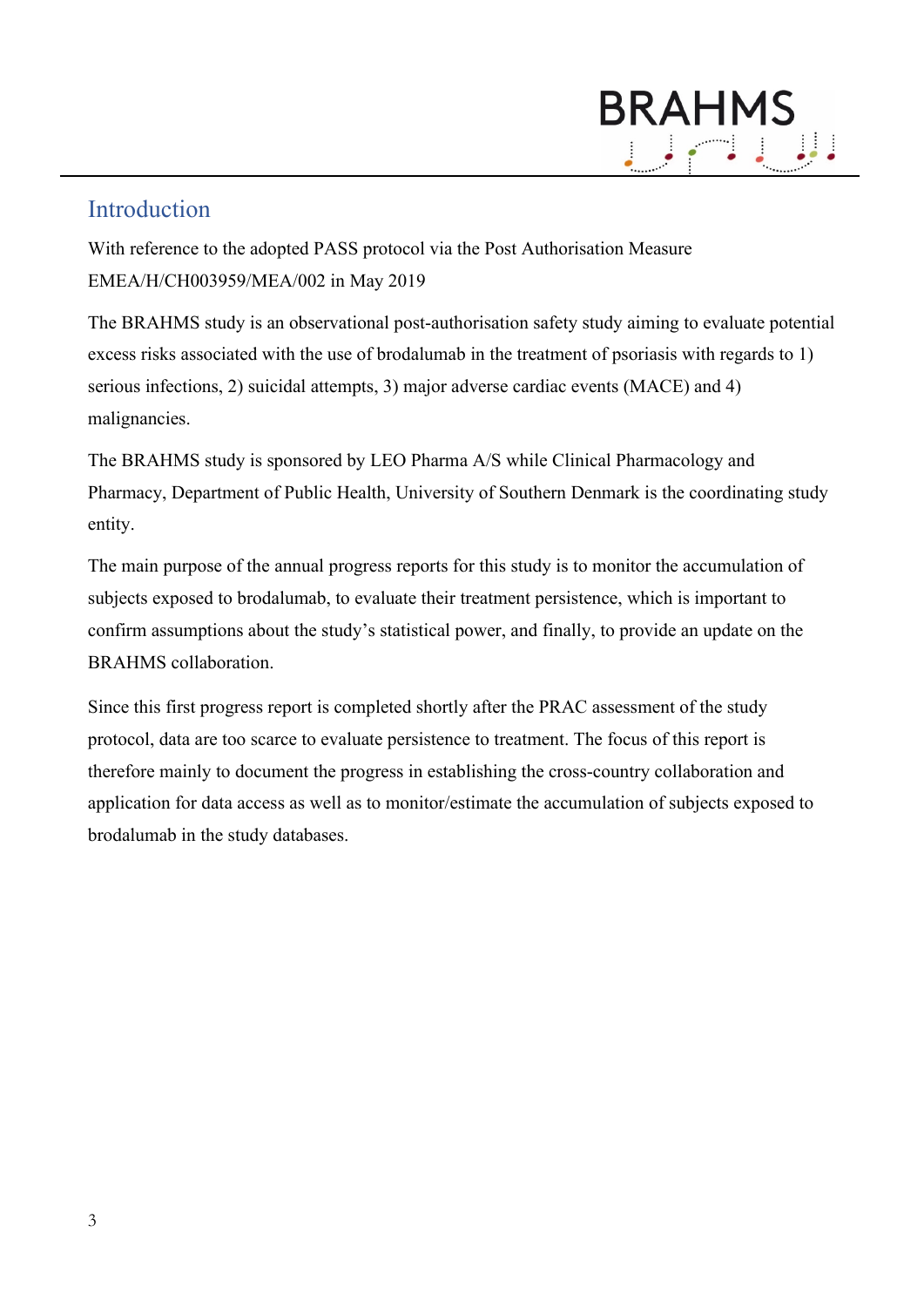### Status on the BRAHMS research collaboration

#### **Collaborating sites**

**Table 1.** Collaborating sites, currently part of the BRAHMS collaboration

| Country     | <b>Department, Institute</b>                     | <b>Abbreviation</b> | Role         |
|-------------|--------------------------------------------------|---------------------|--------------|
| Denmark     | Clinical Pharmacology and Pharmacy, University   | <b>SDU</b>          | Coordinating |
|             | of Southern Denmark, Odense                      |                     | entity       |
| Sweden      | Centre for Pharmacoepidemiology, Unit for        | KI                  | Collaborator |
|             | Clinical Epidemiology, Karolinska Institutet,    |                     |              |
|             | Stockholm                                        |                     |              |
| Norway      | Norwegian Institute of Public Health, Department | <b>NIPH</b>         | Collaborator |
|             | of Chronic Diseases and Ageing, Oslo             |                     |              |
| Germany     | Leibniz Institute for Prevention Research and    | <b>BIPS</b>         | Collaborator |
|             | Epidemiology - BIPS GmbH, Bremen                 |                     |              |
| The         | The PHARMO Institute, Utrecht                    | <b>PHARMO</b>       | Collaborator |
| Netherlands |                                                  |                     |              |
| Italy       | Agenzia Regionale di Sanità, Tuscany             | <b>ARS</b>          | Collaborator |
| Italy       | Servizio Sanitario Regionale del Lazio,          | Lazio               | Collaborator |
|             | Dipartimento de Epidemiologia, Lazio             |                     |              |
| Italy       | Department of Biomedical and Dental Sciences and | Messina             | Collaborator |
|             | Morphofunctional Imaging, University of Messina  |                     |              |

Of note, the planned collaboration with University of Eastern Finland did not proceed due to uncertainties about the reimbursement for Kyntheum® in Finland and an expected low number of individuals treated with Kyntheum® in Finland.

#### **Meetings**

Two annual meetings have been conducted by the SDU.

The first annual meeting was held in Denmark, November  $12<sup>th</sup>$  and  $13<sup>th</sup>$ , 2018 with participants from SDU (Lead investigator Jesper Hallas, Lead investigator , Lead project manager , Lead data manager , Lead project coordinator KI (Local project coordinator ), Local principal investigator ), NIPH (Local project coordinator ), BIPS (Local project coordinator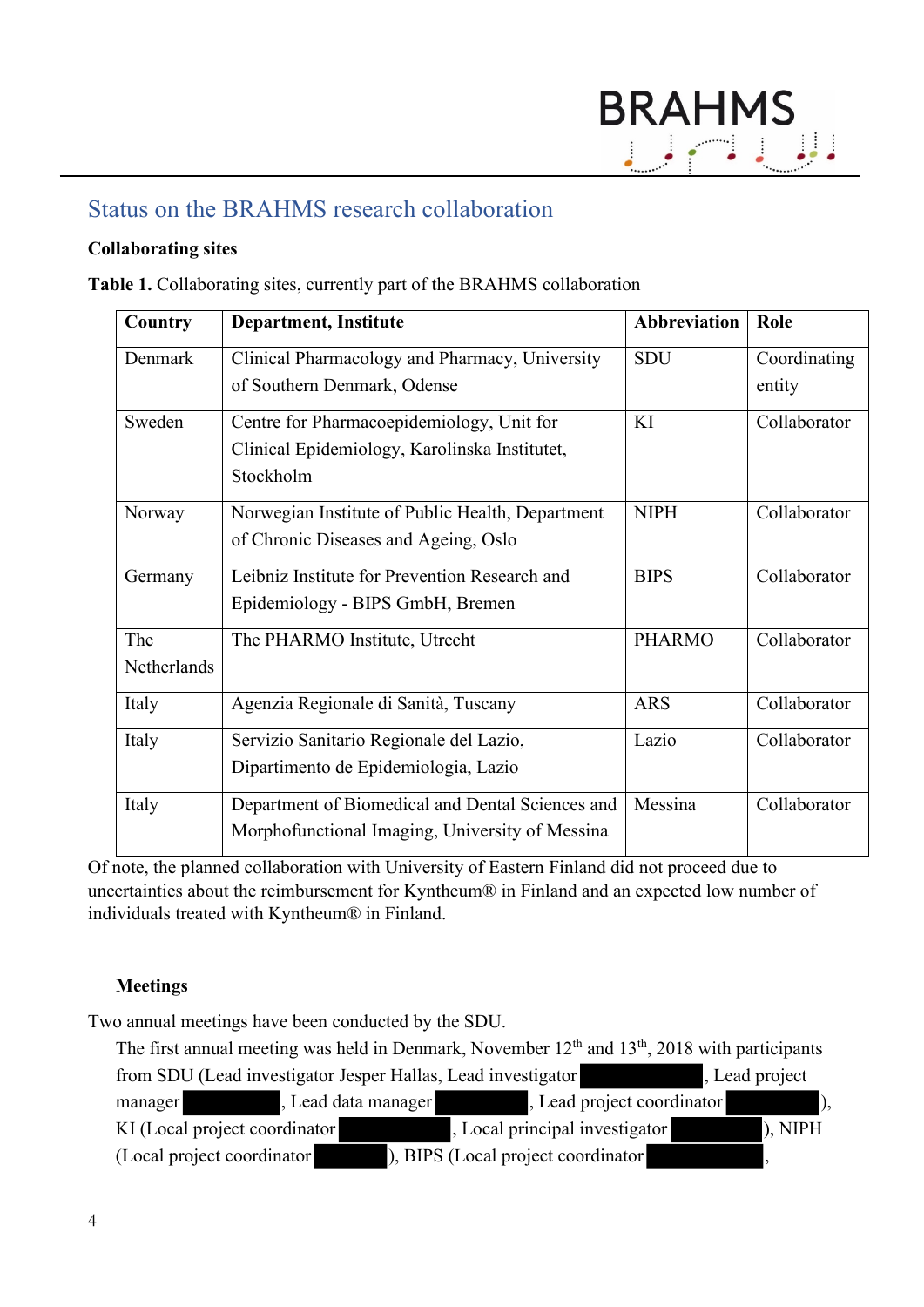| Statistician    | ), PHARMO (Local project coordinator                            |                                               | Local data |
|-----------------|-----------------------------------------------------------------|-----------------------------------------------|------------|
| analyst         | ), ARS (Local project coordinator                               | ), Lazio (Local project                       |            |
| coordinator     | ), Messina (Local project coordinator                           |                                               |            |
| Pharmacologist  | , Local data analyst                                            | , Local data analyst<br><u> Album ang pag</u> |            |
|                 | ), and University of Eastern Finland (Local project coordinator |                                               |            |
| ). Furthermore, |                                                                 | (dermatologist) and representatives from LEO  |            |
| Pharma A/S (    | and                                                             | ) participated.                               |            |

**BRAHMS** 

The second annual meeting was held in Italy, September  $30<sup>th</sup>$  and October 1<sup>st</sup>, 2019 with participants from SDU (Lead investigator Jesper Hallas, Lead project manager , Lead data manager , Lead project coordinator ), KI (Local project

| coordinator                | , Statistician                        | <u>rang pagkalan </u>          | ), NIPH (Local project coordinator  |
|----------------------------|---------------------------------------|--------------------------------|-------------------------------------|
| , Statistician             |                                       | , Local principal investigator | ), BIPS (Local                      |
| project coordinator        |                                       | , Pharmaco-epidemiologist      | ), PHARMO                           |
| (Local project coordinator |                                       | , Local data analyst           | ), ARS (Local project               |
| coordinator                | , Local data analyst                  |                                | ), Lazio (Local project coordinator |
|                            | ), Messina (Local project coordinator |                                | , Pharmacologist                    |
|                            | , Local data analyst                  | , Pharmacologist               |                                     |
| Furthermore,               | (dermatologist) and                   |                                |                                     |

(representative from LEO Pharma A/S) participated.

The main themes of the meetings were to understand data structure in collaborating countries, agree on how to ensure validity of data, develop a common data model to, and initiate and optimize the BRAHMS research collaboration.

- Two webinars have been conducted; one by (ARS) on May 9, 2019 concerning the validity of data on suicides and one by (SDU) on June 18, 2019 concerning the development of a common data model.
- Regular online meetings with 3 months intervals are conducted with each collaborating site to ensure progress and to discuss fundamental questions, milestones and deadlines.

#### **Committees**

A task force has been established on October  $1<sup>st</sup>$ , 2019, focusing on how to validate data on suicide attempts in a uniform manner across countries. Members are: (ARS), (BIPS), (SDU), Jesper Hallas (SDU) and (SDU).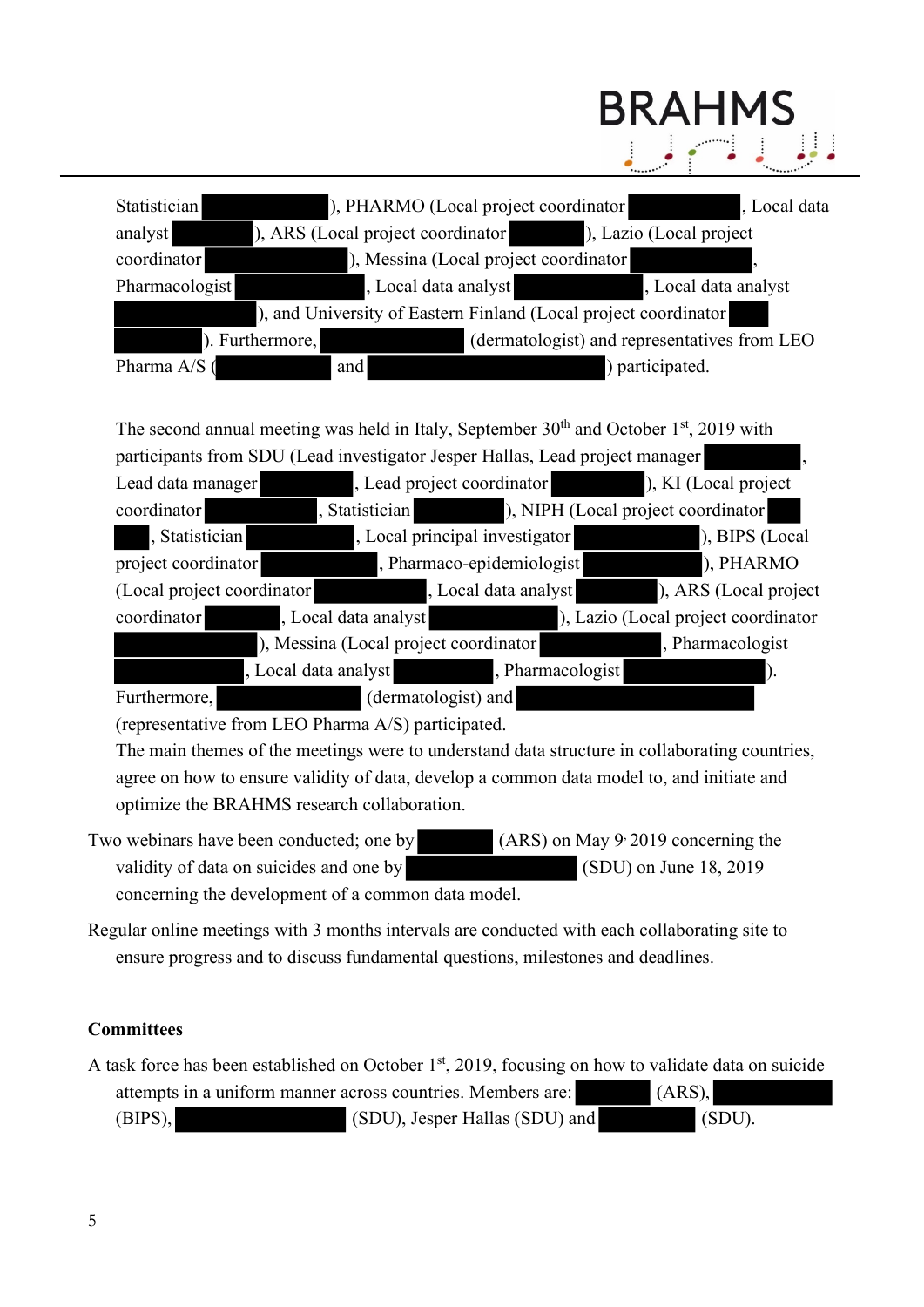

#### **Common Data Model specification**

The specification of the Common Data Model (CDM) is close to completion. This has happened through an iterative process of development and review by collaborators; two rounds of revision have already been performed. The CDM is expected to be finalized before autumn 2020 and transformation of raw source data can begin at select sites where data is already available. A Quality Assurance (QA) package for confirming CDM compliance following transformation is in the pipeline and is expected to be developed in parallel to finalizing the CDM specification. STATA is used as the primary programming language, but it is discussed whether to use R as a secondary option.

#### **Agreements on co-financed research**

Agreements on co-financed research between SDU and research partners have been signed by

- − Centre for Pharmacoepidemiology, Unit for Clinical Epidemiology, Karolinska Institutet, Stockholm, Sweden
- − Norwegian Institute of Public Health, Department of Chronic Diseases and Ageing, Norway
- − Leibniz Institute for Prevention Research and Epidemiology BIPS GmbH Bremen, Germany
- − PHARMO Institute N.V., the Netherlands
- − Agenzia Regionale di Sanità, Tuscany, Italy
- − Servizio Sanitario Regionale del Lazio, Dipartimento de Epidemiologia, Lazio, Italy

For the following research partner, an agreement is in the process of being prepared.

Department of Biomedical and Dental Sciences and Morphofunctional Imaging, University of Messina, Italy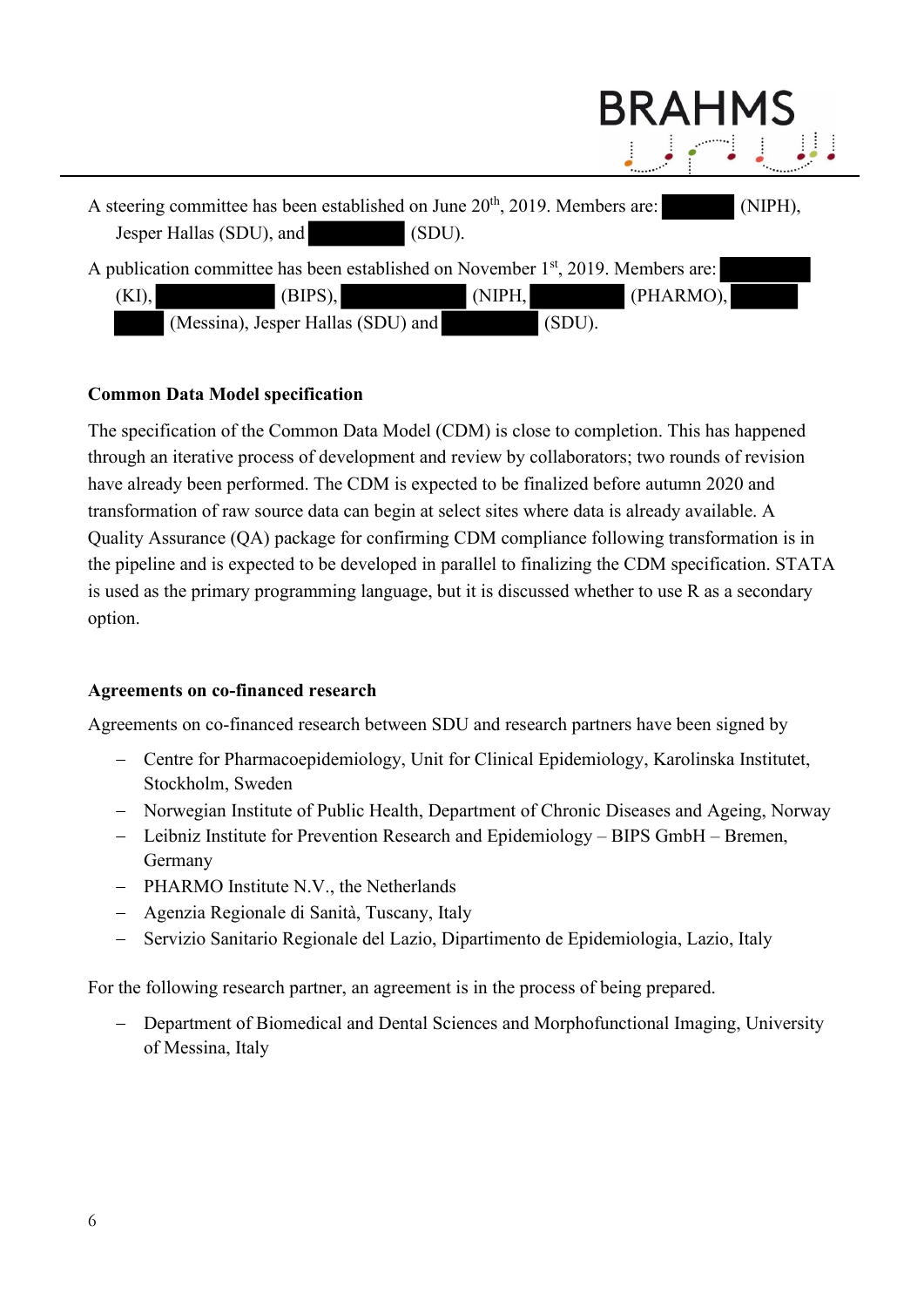# <span id="page-6-0"></span>Status on data access in collaborating countries and regions

**Table 2.** Status on data access in collaborating countries and regions.

| Country         | <b>Status</b>                                                                               |
|-----------------|---------------------------------------------------------------------------------------------|
| Denmark         | Data access has been approved. Data from 1995 to 2019 are available including               |
|                 | data on brodalumab dispensing from October 2017 to May 2019                                 |
| Norway          | Application for the approvals for the full linked data (ethics, DPIA, data order)           |
|                 | is in progress                                                                              |
| Sweden          | To ensure suitable data coverage for the interim report, data will be applied for           |
|                 | in 2022                                                                                     |
| The Netherlands | Data access has been approved and data from the high budget impact                          |
|                 | medication (e.g. where brodalumab is registered) is currently available in                  |
|                 | PHARMO from January 1st 2017 to December 31st 2018                                          |
| Germany         | Data access has been approved for the data from 2004-2026. Data on                          |
|                 | brodalumab dispensations are currently available from January $1st 2017$ to                 |
|                 | December 31 <sup>st</sup> 2017 for 3 out of 4 health insurances participating in The German |
|                 | Pharmacoepidemiological Research Database (GePaRD) (covering about 50% of                   |
|                 | persons in GePaRD)                                                                          |
| Italy           |                                                                                             |
| Palermo         | We have currently access to claims data till $31st$ December 2018 – Currently,              |
|                 | extraction of data till the end of 2019 is ongoing                                          |
| Caserta         | We currently have access to claims data till $31st$ December 2018 – Extraction of           |
|                 | data till the end of 2019 will be planned by the end of the month. For both                 |
|                 | Caserta and Palermo data, the study is notified to the local Ethical Committee.             |
|                 | No approval is, however, needed for observational retrospective studies.                    |
| Lazio           | The study is approved and access is possible on data currently updated to                   |
|                 | December 2018                                                                               |
| Tuscany         | The study is approved and access is possible on data currently updated to                   |
|                 | November 2019                                                                               |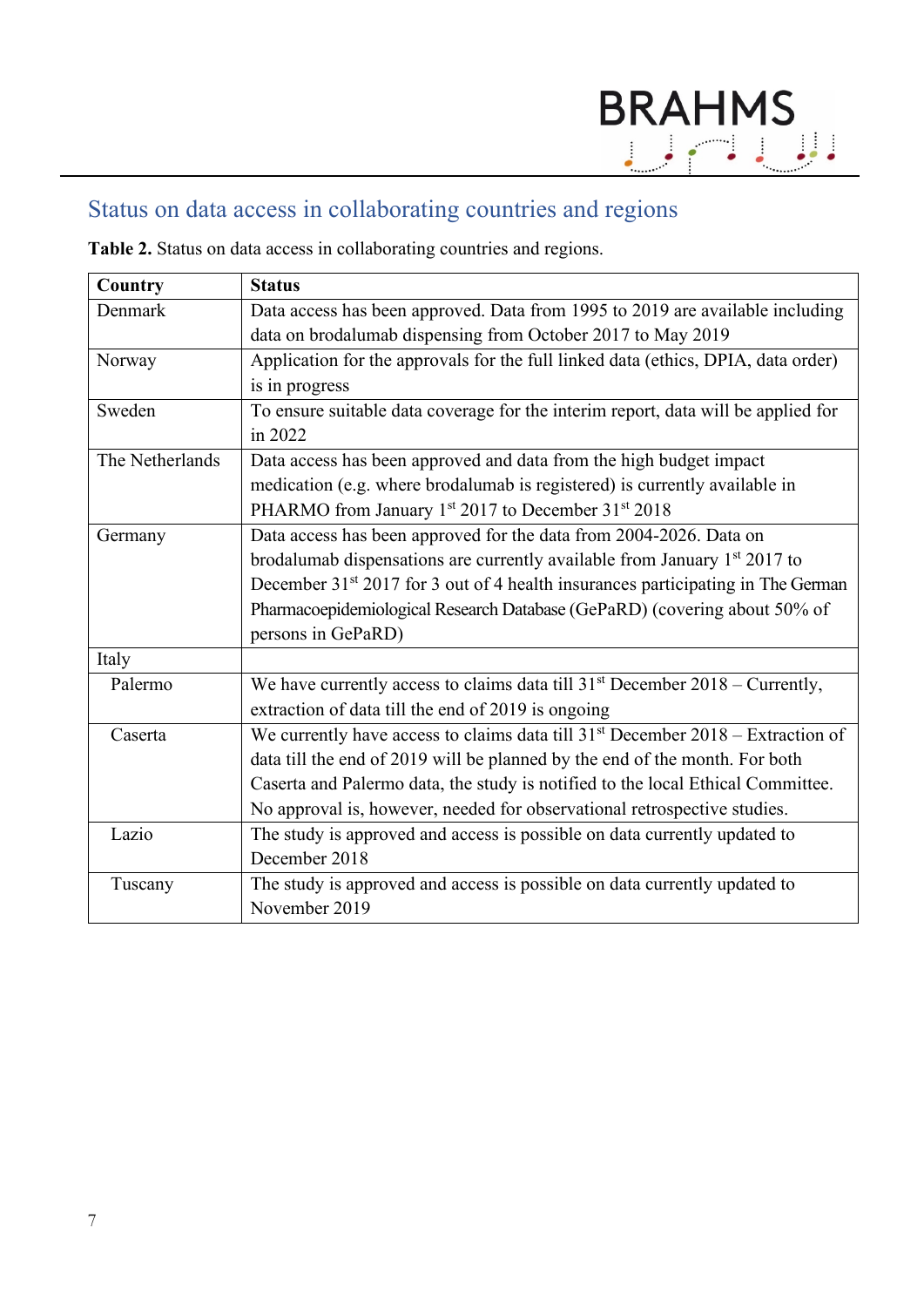## <span id="page-7-0"></span>Number of subjects exposed to brodalumab in the databases

**Table 3.** Number of subjects exposed to brodalumab in available databases at collaborating sites. Of note, for this first progress report data is not available from all databases. The BRAHMS population is patients with moderate to severe psoriasis who are treated with either brodalumab or one the active comparators included in the BRAHMS study.

| Country            | Population<br>covered by<br>databases                                                                           | <b>Population in which</b><br>brodalumab users are<br>identified                                                                                                                     | Data coverage                                            | Number of<br>unique users<br><sub>of</sub><br>brodalumab |
|--------------------|-----------------------------------------------------------------------------------------------------------------|--------------------------------------------------------------------------------------------------------------------------------------------------------------------------------------|----------------------------------------------------------|----------------------------------------------------------|
| Denmark            | Nationwide,<br>5.7 million<br>individuals                                                                       | Restricted to the BRAHMS<br>population                                                                                                                                               | October 1st 2017<br>to May 22 <sup>nd</sup><br>2019      | 19                                                       |
| Norway             | Nationwide,<br>5.2 million<br>individuals                                                                       | Among all users of<br>biologics, not restricted to<br>the BRAHMS population                                                                                                          | September 2018<br>- October 2019                         | 70                                                       |
| Sweden             | Nationwide,<br>9.9 million<br>individuals                                                                       | Among all users of<br>biologics, not restricted to<br>the BRAHMS population                                                                                                          | January 1st 2017<br>to December<br>31st 2018             | 1(2017)<br>$18*(2018)$                                   |
| The<br>Netherlands | 19 % of the<br>Dutch population<br>is covered by<br>databases in<br>PHARMO,<br>approx. 3 million<br>individuals | Among all users of<br>biologics at Dutch hospitals<br>covered by the databases in<br>PHARMO (50% of Dutch<br>hospitals)***                                                           | January 1st 2017<br>to December<br>31st 2018.            | $39***$                                                  |
| Germany            | 17% of the<br>German<br>population is<br>covered by<br>GePaRD,<br>approx. 20<br>million<br>individuals          | Among all users of<br>biologics in 3 out of 4<br>statutory health insurances<br>covering about half of<br>persons in GePaRD****<br>Not restricted to the<br><b>BRAHMS</b> population | January 1st 2017<br>to December<br>31 <sup>st</sup> 2017 | 36                                                       |
| Italy              |                                                                                                                 |                                                                                                                                                                                      |                                                          |                                                          |
| Palermo            | Regional data,<br>1.3 million<br>individuals                                                                    | NA                                                                                                                                                                                   | <b>NA</b>                                                | No data<br>available                                     |
| Caserta            | Regional data,<br>1.1 million<br>individuals                                                                    | Among any user of<br>biologics, not restricted to<br>the BRAHMS population                                                                                                           | May 2019 -<br>December 2019                              | 34                                                       |